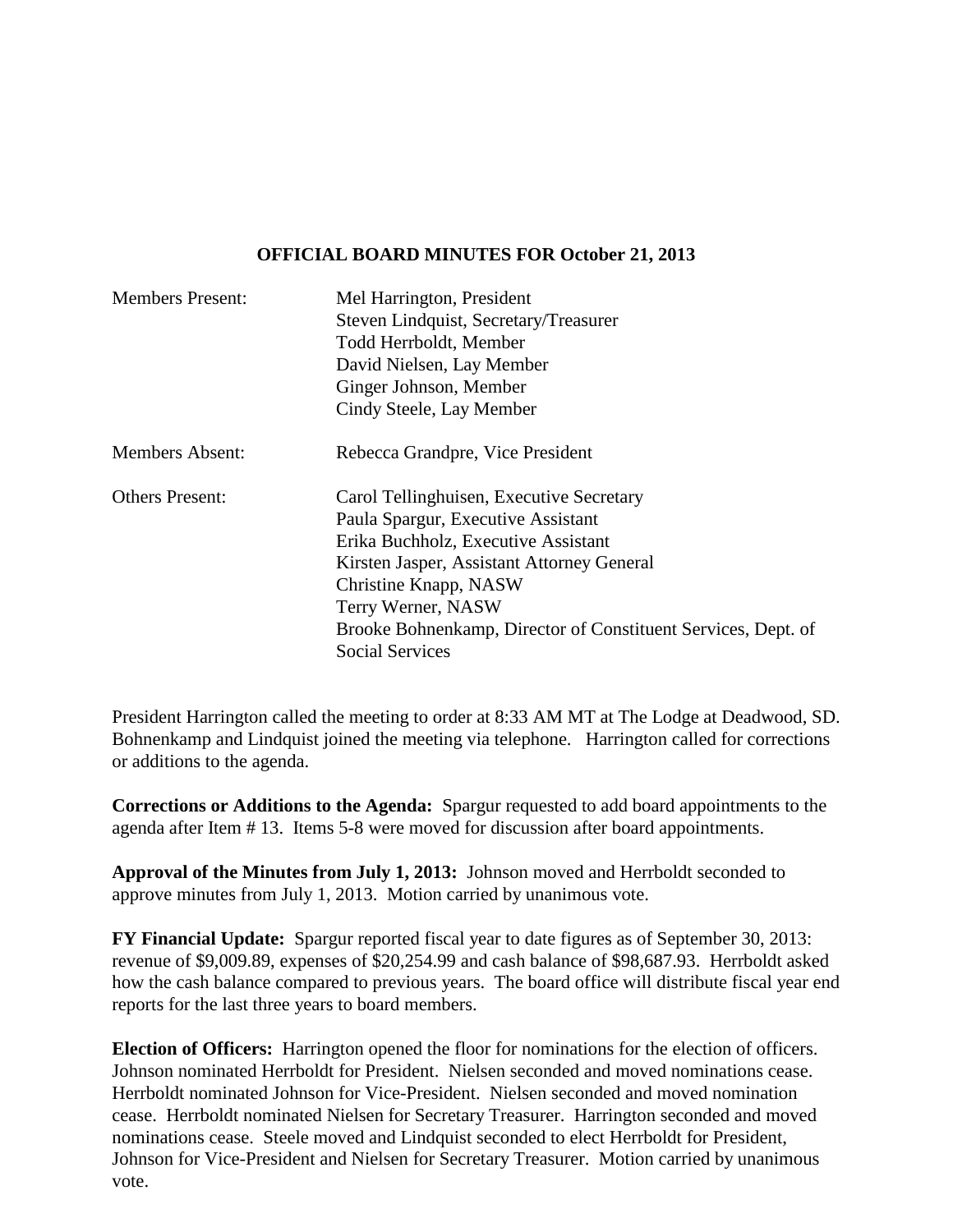### **Page (2)-South Dakota Board of Social Work Examiners Board meeting minutes October 21, 2013**

**Social Work by Equivalency & Review Officer:** Harrington provided the background on the previous discussions on eliminating the Social Work by Equivalency level of licensure. Knapp expressed NASW's opinion supporting eliminating the Social Work by Equivalency license. Werner also stated that NASW opposes the equivalency level. If a person calls themselves a Social Worker they should be a degreed social worker. "By eliminating this level it will protect our profession", said Werner. Lindquist stated he supports eliminating the Social Work by Equivalency level of licensure as the Social Work Associate level provides a need for underserved areas and is supervised to protect the public. The political aspects have diminished with allowing SWAs to provide restraints. Harrington moved and Johnson seconded to have the Board begin the process of pursuing in a responsible fashion changing SDCL 36-6-15 to eliminate the equivalency level of Social Work licensure. Motion carried by five yeas, one nea. Harrington affirmed the decision since the rule was passed this year allowing Social Work Associates to perform the function of restraints, the decision will effect very few people as in the last year only six applicants applied and the elimination of the equivalency level will match the national standard. The Board will reach out to stakeholders to inform them of the Board's decision to see if there are any parties opposed. Spargur informed the Board that Ginger Wintemute, the board's Equivalency Review Officer wishes to retire from the position. The board office will see if she is interested in serving one more year. The Board took a break at 9:45 AM MT.

**CEU Provider:** The Board reconvened at 10:00 AM MT and discussed the CEU Provider form. Harrington requested the Board have an applicant who is applying to be a CEU Provider provide a sample of one of the workshops they have approved. He also asked that the provider name a Social Work consultant who has been a part of the development of the course. Jasper referred to 20:59:04:08 and explained we do not have the authority to require a Social Worker be involved with the development of the course. The board office will revise the form to request a sample be submitted with the application moving forward.

**CSW-PIP Evaluation:** The Board discussed the evaluation form for CSW-PIP candidates and determined it needs revised. Johnson will work on establishing the areas to be evaluated. Lindquist recommended we use satisfactory vs unsatisfactory instead of a rating scale. Tellinghuisen will ask Louisiana how they like their form for CSW-PIP Evaluations at the Administrator's forum during the ASWB Annual Meeting.

**Social Work Application addressing if applicant is licensed in another Mental Health Field and status of that license:** Lindquist expressed concerns regarding the possibility of the board licensing someone who has had disciplinary action in another mental health field. Herrboldt felt the board needs to revisit background checks and redefine the law to ask the appropriate questions and have the authority to address this. Bohnenkamp was going to check to see if the Department had any plans for pursuing background checks. The Board will consider revising statute that will give the Board the authority to deny licensure based on an applicant's denial, suspension, or revocation of another professional license as well as to allow for conditional admissions.

**ASWB Annual Meeting:** Harrington, Herrboldt, Tellinghuisen and Spargur plan on attending the ASWB Annual meeting.

**Board Appointment:** The Board has two positions open to fill; one CSW-PIP and one SW. Board members will provide the board office with potential names by October 23, 2013.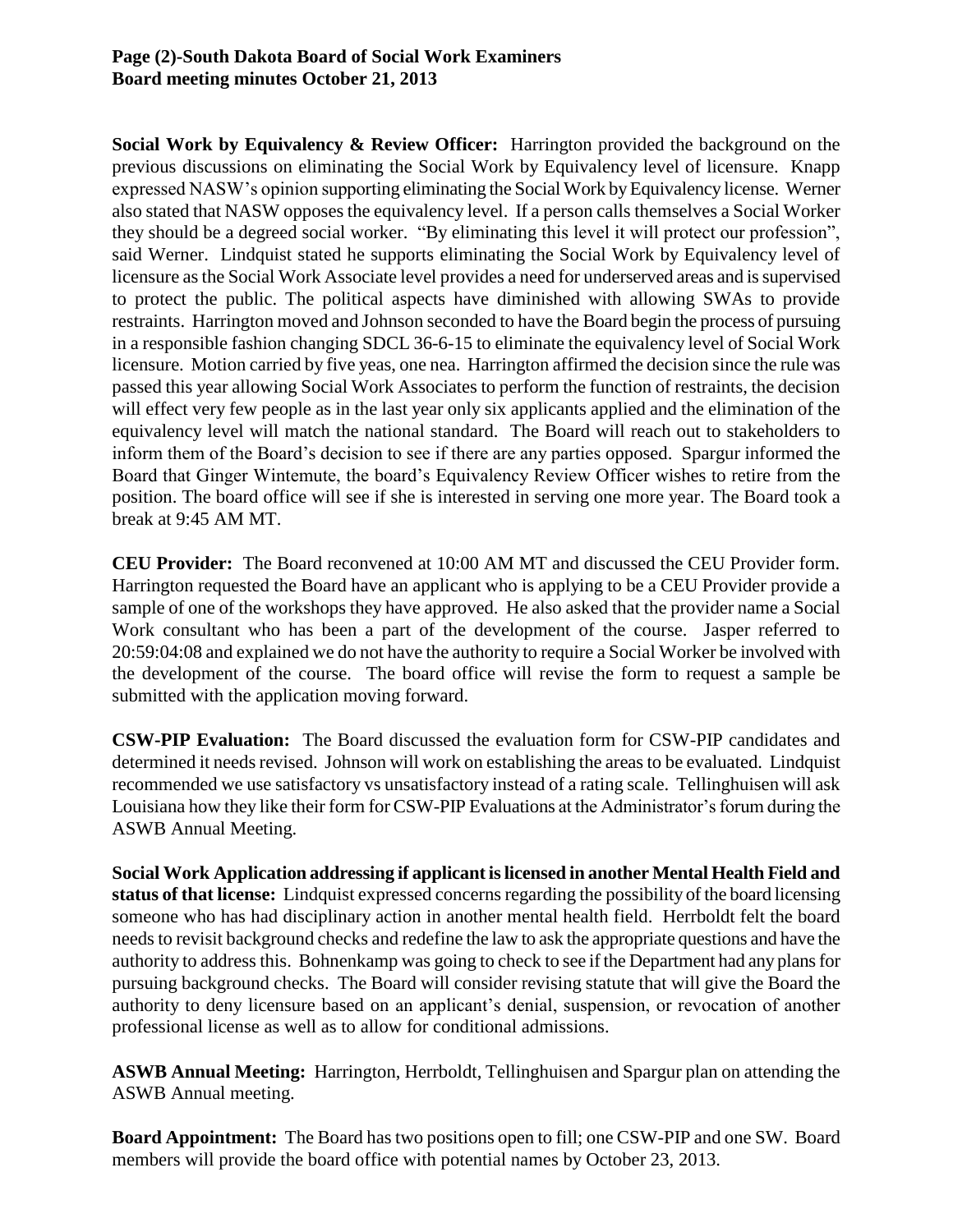### **Page (3)-South Dakota Board of Social Work Examiners Board meeting minutes October 21, 2013**

**Schedule next meeting date:** The board tentatively scheduled the next meeting for January 7, 2013 at 12:00 PM CT/11:00 AM MT. The Board recessed at 11:24 AM MT for a break.

**Complaints/Investigations Update:** The Board reconvened at 11:40 AM MT. Harrington moved and Johnson seconded to enter executive session at 11:41 AM MT to discuss complaints/investigations, CSW-PIP contract approvals, CSW-PIP applicants, Applicant 2013-3 and 2013-4. Motion carried by unanimous vote. Knapp, Werner and Bohnenkamp exited the meeting. Johnson moved and Lindquist seconded to exit executive session at 11:55 AM MT. Motion carried by unanimous vote.

#254- Herrboldt recommended dismissal of Complaint #254 based on lack of substantive evidence. Harrington moved and Nielsen seconded to accept recommendation to dismiss complaint #254. Motion carried by unanimous vote.

**#2013-2**- Harrington recommended that applicant be allowed to continue the application process by taking the exam with the conditions that upon passing applicant will take an ethics course approved by the board and be supervised for one year. Johnson moved and Nielsen seconded to accept the recommendation on 2013-2. Motion carried by unanimous vote.

## **CSW-PIP Contract and Applicant Approvals:**

Lueth, C.: Johnson moved and Steele seconded to approve supervision beginning July 8, 2013. Motion carried by unanimous vote.

Hurst, J.: Johnson moved and Steele seconded to approve supervision beginning July 18, 2013 and September 28, 2013. Motion carried by unanimous vote.

Auch, S.: Johnson moved and Steele seconded to approve supervision beginning October 4, 2013. Motion carried by unanimous vote.

Enomoto, J.: Johnson moved and Steele seconded to approve supervision beginning October 11, 2013. Motion carried by unanimous vote.

Wiegand, M.: Harrington moved and Nielsen seconded to approve CSW-PIP licensure upon receipt of verification of licensure from Nebraska. Motion carried by unanimous vote.

Shores Foster, R.: Johnson moved and Nielsen seconded to approve CSW-PIP licensure. Motion carried by unanimous vote.

Karley, L.: Johnson moved and Nielsen seconded to approve CSW-PIP licensure. Motion carried by unanimous vote.

Applicant 2013 – 3: Harrington moved and Nielsen seconded to approve Applicant 2013-3 for licensure. Motion carried by unanimous vote.

Johnson moved and Steele seconded to adjourn the meeting at 12:03 PM MT. Motion carried by unanimous vote.